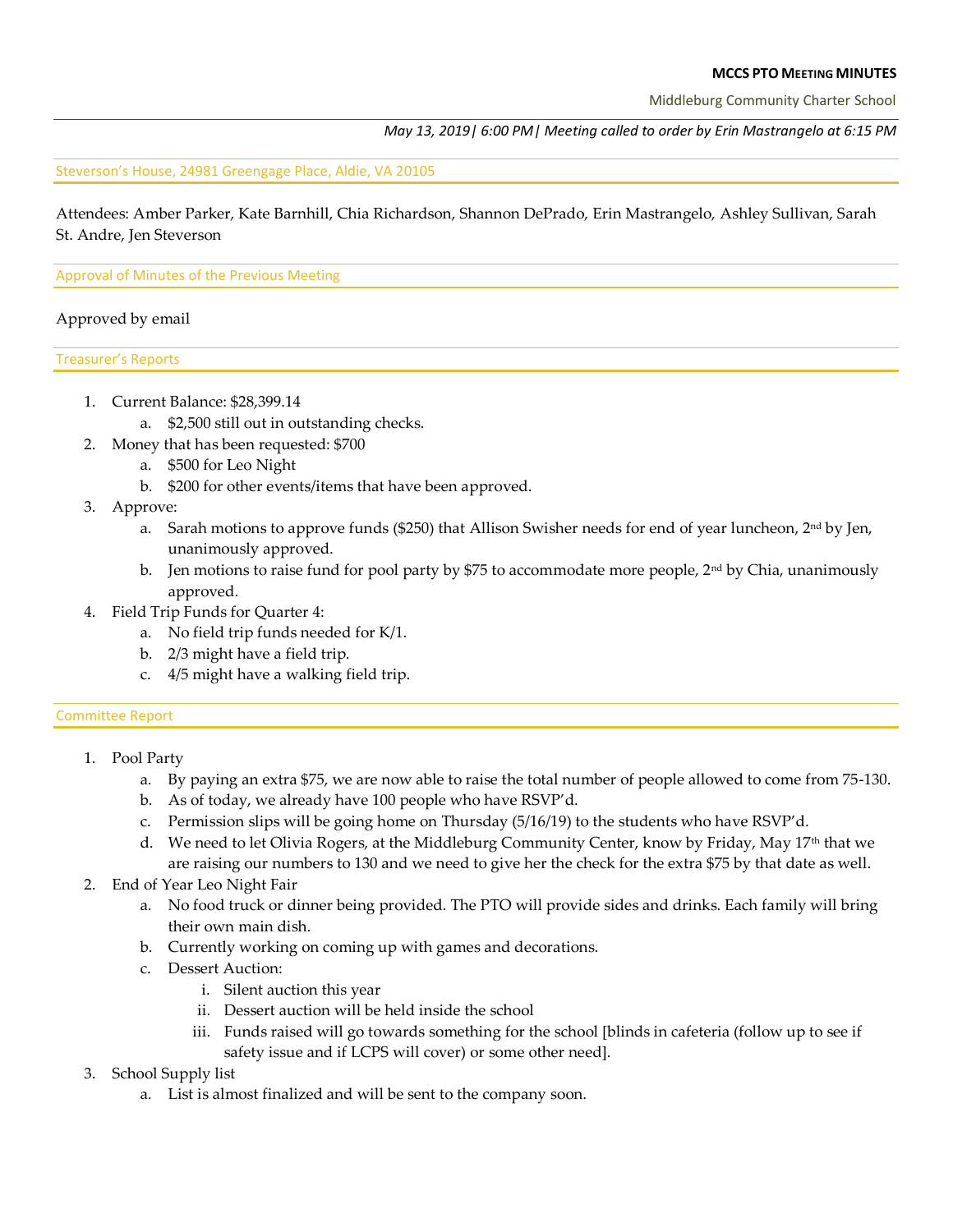- 1. Surplus Funds
	- a. We should carry over enough money each year so that we have the funds needed to get through the first 2 semesters.
	- b. We want to budget how much money is needed for the first 2 semesters. We then want to decide on an amount for a contingency fund that we can carry over each year. The contingency fund would be in place to cover any unforeseen costs that may arise in the first 2 semesters. Together, these 2 items will help us determine how much money we need to carry over from one school year to the next.
	- c. We currently have approximately \$3,700 that we could invest back into the school for this year.
	- d. Chromebooks had been discussed as a possible way to spend the surplus
		- i. LCPS should be providing these to our school free of cost. Every kid in LCPS by 2021 is supposed to have one. Therefore, it does not make fiscal sense to spend money on purchasing more Chromebooks.
	- e. Do the teacher's currently have wishlist items, that they need help purchasing, that some of the surplus funds could be spent on?
	- f. Other ideas:
		- i. Shelving: there may be some in the LCPS warehouse
		- ii. Something that makes it easier for teachers to hang stuff up on the walls (cork board, cork strips, etc)
	- g. If there is no immediate need, we can hold onto the money for next year.
- 2. Quarter 1 PTO Events
	- a. Welcome Breakfast for teachers (new PTO event for next school year)
		- i. At the breakfast we can mention what events the teachers are required to be at, the number of events we would like each of them to attend, and set expectations for the school year.
	- b. Back to School Picnic
		- i. Auction off parking spots and possibly auction off some free BWS tickets
		- ii. We can hold an introductory PTO meeting
	- c. Community Event
		- i. Soccer game at new Loudoun county soccer stadium.
		- ii. Currently scheduled for August 9, 2019, but we may move the date.
		- iii. Families can tailgate beforehand.
- 3. Informal Audit should be conducted each year
	- a. We still have not received our stuff back from the last audit.
- 4. Lunches for next year
	- a. Possibly adding pizza as a PTO fundraiser
	- b. Sell ice cream in quarter 1 as a PTO fundraiser
	- c. Market Salamander will be 2 days a week and Chick-Fil-A 1 day a week
- 5. BWS trailer that was used in the parade was the Nicholsons. If we want a trailer for next year we will need to find a new one.

#### OLD Business

- Research what the PTO should keep from year to year (invoices, receipts, etc.). Save Meeting Minutes, Agendas, Bank Statements (online access enough), receipts and reimbursement forms, check register, monthly Treasurer report, Year-end Treasurer report, IRS Form 990,
- Talk with Antonia about Chick-Fil-A lunches. Amounts confirmed, we are all set now. Owe CFA \$119.46 for new orders.

Jen:

• At SMT meeting discuss possibility of Middleburg Police Department providing some type of D.A.R.E./Drug program. Done. Mr. Mueller will get in contact with Chief AJ.

Erin: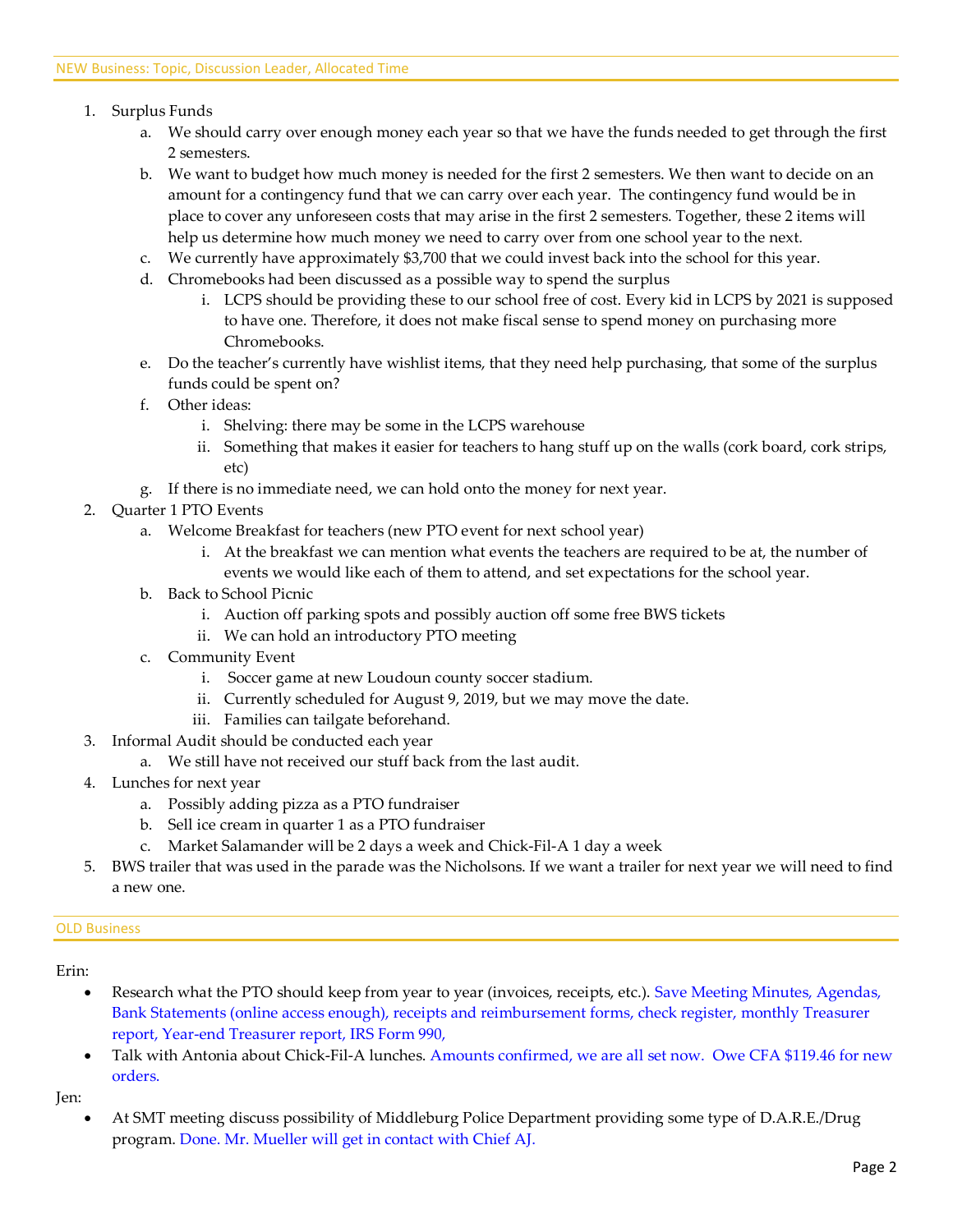- Continue to investigate what all of the WIx needs are and what we currently have to decide if we want to keep our current membership. Seems that we are spending a lot of \$ on a program that we may not need.
- Continue to work on getting the Pool Party organized. Have sent out, RSVP, been in contact with Olivia, and will send out permission slips next week.

### Sarah:

- Follow up with Jenny Fitzgibbon about leftover auction items from BWS. Contacted Denise multiple times with zero response.
- Follow up with teachers on how they spend the money they are given each year by the PTO on and how much they think they need. Will do this at the end of the school year.
- Talk with BoD about what they expect the PTO to pay for/cover. Spoke with Dawn at length. As far as the BOD is concerned, our role is to fund social events, teacher stipends, field trips, and assemblies. Extra money should be discussed with and decided in conjunction with the Principal to benefit the whole school.
- Notify Ashley that funds are approved for paint. Done
- Send out email to BWS leads to see if they want to do it again next year. Haven't done this yet.
- Reach out to PTO nomination committee about PTO position being open. Done

### Chia:

• Confirm that Ashley wants to be the PTO teacher rep. Confirmed. She is planning to join the next meeting.

## Amber:

• See if anyone is interested in web page development for the PTO website. non-issue since now using ParentSquare for next year.

### Shannon**:**

- Send out invitations (to new families who will be starting in August) for end of year event (Country Western Dance/Leo Night) June 6<sup>th</sup> Waiting to hear back from Dawn/BOD - they have a call in on Monday
- Send out reimbursement forms for middle school t-shirts. I have received receipts from Laila and will add together with mine to submit with reimbursement form. (total should be \$142.28)

#### Action Items

## Erin:

- Talk with Rebecca about what she envisions for Back to School Picnic
- File tax form 990 N
- Talking with Antonia about lunches for next year.
- Go to LCPS warehouse

## Sarah:

- File tax form 990 N
- Go to LCPS warehouse
- Continue planning Leo Night Fair

## Chia:

• File tax form 990 N

# Jen:

- Organize folders in PTO Drive
- Continue planning Pool Party

# Amber:

• Continue planning Leo Night Fair